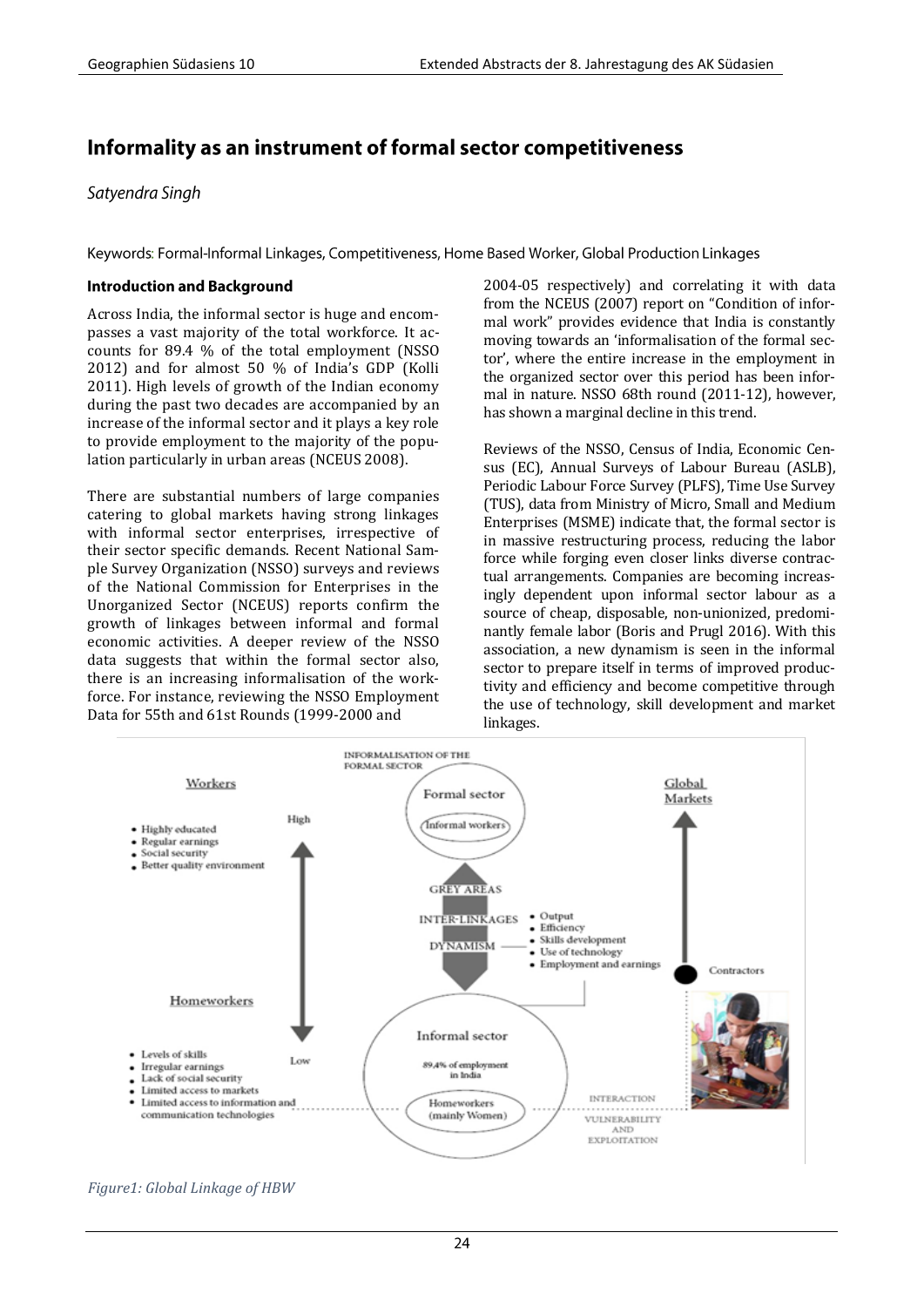The changing face of the informal sector with its improved linkages to the formal sector, its transition from traditional to modern technologies and its increasing role for the overall economic growth are some of the aspects which are considered important in the backdrop of this research. Home based work (HBW) is a key informal sector work which is gaining attention in recent surveys because of the closer linkages with the formal sector. Post globalization, the extension of global value chains included workers in developing economies, where homeworkers form the bottom most link in the chain (Fig1). HBW have been classified as 'dependent sub-contract workers operating from home'. ILO Convention No. 177 has classified HBW as industrial outworkers (ILO 1996). HBW are also creating increased interest in this category of employment in India.

## **Rationale**

India's informal sector is experiencing rapid and transformative shifts that are restructuring productive work in which different subcontracting patters are emerging especially linking them with HBW where especially females are the main agent. Females are preferred by subcontractors mainly due to their low negotiating power, illiteracy and gender bias over male workers.

Secondary literature reviews and a study of various surveys on informal workers suggest that more and more female HBW are joining the informal workforce in the shadow of their contractors. Though they contribute a major part in the process along the value chain, yet their contribution goes unseen and they become vulnerable to exploitation. Given its importance, the NCEUS (2007) has discussed it as a special category. In their classification of selfemployed workers. It is a matter of concern to probe whether such linkages can make advancement from the typical informal sector to more formal sector or if this process makes workers vulnerable to exploitation. It is pertinent to explore whether the reason for exploitation is their low productivity or their low levels of skills and if better access to technology, markets and information as well as linkages could improve their competitiveness and thus decrease their vulnerability.

My motivation to undertake this research came from previous involvement in project with the Self Employed Women's Association (SEWA) in Ahmedabad, where diverse economic, cultural and social aspects were investigated for informal sector female home based workers. This research work is an important extension to explore the state of female HBW by analyzing the dynamism of informal-formal links in the textile and apparel sector and changes brought about in their productivity and efficiency by using technology, skills or market linkages. It was considered important to investigate their working conditions and diverse linkages that exist with the formal sector to their benefit. This synthesis has brought about factors which make them competitive or vulnerable to exploitation.

## **Challenge 1: Definitional challenge**

They key challenge was to match the international definitions and concepts with Indian informal sector definitions and concepts. Particularly as in India the informal sector is called *unorganized* sector and there has been a long debate on how to match the definition and concept of this sector, as it is very heterogeneous. The official terms 'organized and unorganized sector' instead of the internationally common terms 'formal and informal sector' make the comparability of data tedious. Policy leaders are often found to be, using the two sets of words, interchangeably. In fact, the terms 'informal sector' and 'unorganized sector' are quite like each other though not identical. The difference between 'informal sector' and 'unorganized sector' is that the concept of the informal sector focuses on a particular group of production units for economic/social/political reasons whereas the unorganized segment depends on country's practices to generate information for the different economic activities in an organized manner (Kundu and Sharma 2001). The First Indian National Commission on Labour (1966-69) defined the unorganized sector workforce as "those workers who have not been able to organize themselves in pursuit of their common interest due to certain constraints like casual nature of employment, ignorance and illiteracy, small and scattered size of establishments". Due to this complexity, the National Commission for Enterprises in Unorganized Sector (NCEUS) which was constituted as an advisory body and watchdog for the informal sector in 2004, adopted following definition: *"The unorganized sector consists of all unincorporated private enterprises owned by individuals or households engaged in the sale and production of goods and services operated on a proprietary or partnership basis and with less than ten total workers"* (NCEUS 2007).

# **Challenge 2: Data Challenge**

Due to lack of plausible data, the size and composition of India`s informal sector is fairly unknown and therefore the dynamic of structural change within this sector is yet to be explicitly explored. During the investigation, various layers of similar information on the informal sector at above mentioned departments and missing Data elements on HBW made it difficult to find a clear direction. Earlier research work did not consider the changing dynamics between formal and informal sectorsd and it was also difficult to find reliable data on HBW from the National sample Survey Organization (NSSO), which is considered as nodal agency has also been changing its definition and criteria to capture various data elements for HBW.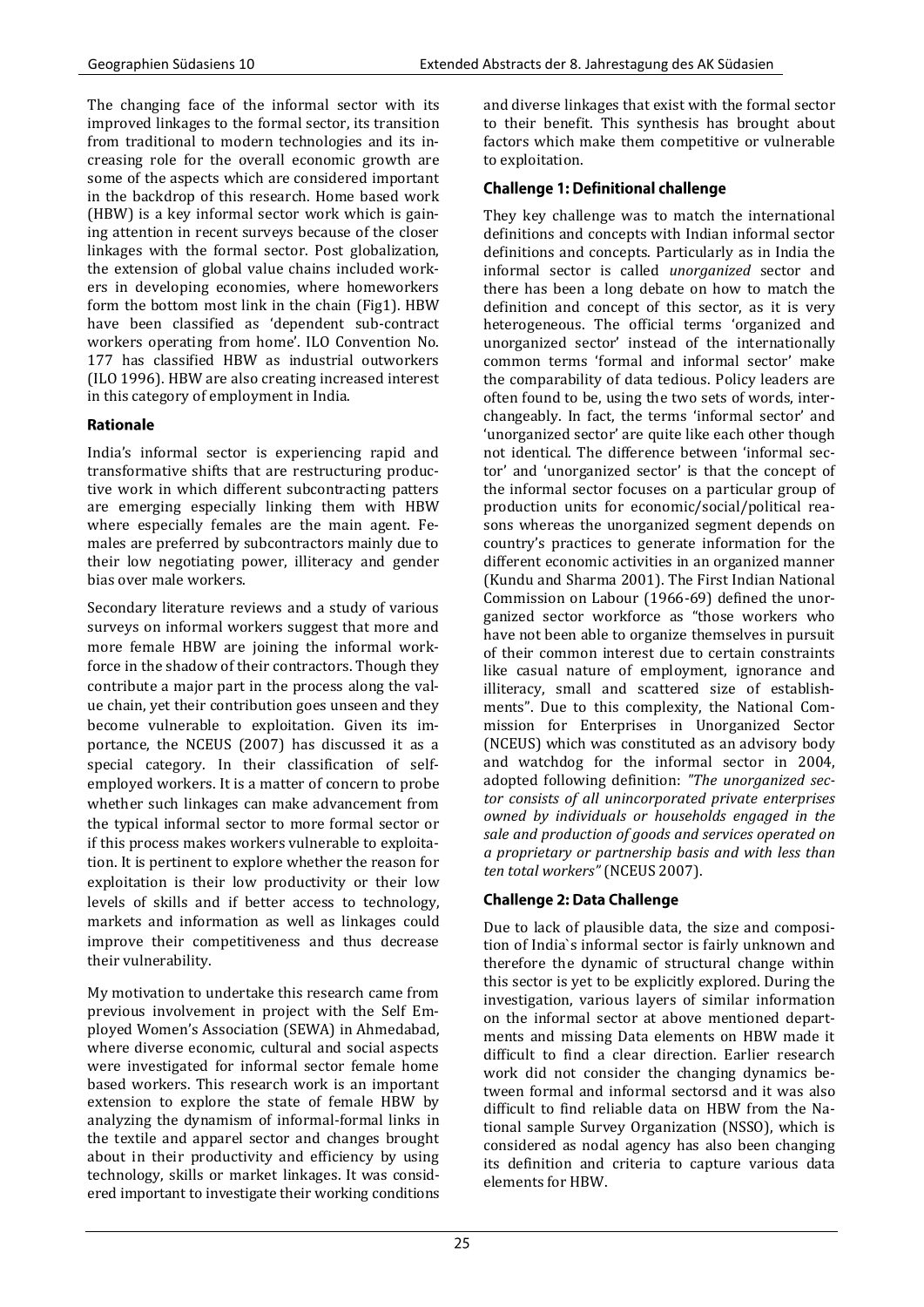## **Study Area**

In order to conduct this study, Female HBW engaged in textile and apparel sector at National Capital Territory of Delhi (NCT Delhi) was selected as the study area. Delhi is both the capital of India and the center of the country's governance and economic activities. NSSO, Economic Survey and Census data of last decade suggests that nearly 85 % of employment generation in Delhi was in the unorganized sector and/or with low wages. Nearly 97 % of informal workers lack any kind of social protection.

A very high percentage of textile and apparel activities has been observed in the walled city (Delhi's older part), the trans Yamuna area and around old commercial areas in South of Delhi where a substantial number of female homeworkers are engaged. A large number of home-based units are dealing with diverse working arrangements and after initial observation, women are found to be working in dilapidated working conditions (Fig. 2). Based on the interaction with the government, officials of concerned departments and NGOs, working for the organization of female homeworkers, 10 clusters of female homeworkers have been chosen to conduct a primary data collection. Clusters have been chosen on the basis of geographical spread and the coverage of wide variety of works carried out by female homeworkers. From each cluster, 25 female homeworkers have been selected on the basis of purposive sampling. In total, approximately 210 (out of targeted 250) responses were collected and tabulated.



*Figure 2: Female home based worker in Seelampur (November 2017)*

It was found that some of the female HBW are closely connected to global value chains, with the maximum value addition at this level however, many home-based workers produce for subcontracts who have forward linkages with global value chains. It is a low investment and labor-intensive industry.

# **Methodology**

The study comprises review of secondary data and fact finding through primary data and Focused Group Discussions (FDG). A closer review of literature, research studies, reports, papers on issues of formal-informal linkages and female homeworkers was carried out. The macro analysis of informalformal linkages is done through the review of secondary data and comparing it to findings of National Sample Survey (NSS) Employment-Unemployment round data. The economic Tables of Census of India were also referred to, in order to understand the workforce participation rate.

For an in-depth understanding and a detailed analysis of the nature, process and extent of linkages between female homeworkers with the formal sector and their condition of work, a mixed method primary study design is adopted using both qualitative and quantitative techniques for data collection. In order to extract useful information and decode the complex working arrangements it was planned to carry out a thorough secondary literature survey, diverse surveys and focus group discussions with workers and organizations like Women in Informal Employment: Globalizing and Organizing (WIEGO) and SE-WA. Linkage typologies which were initially traced from a variety of secondary data were scrutinized. Key aspects for their competitiveness and productivity were analysed. The key aspects which were considered for analysis are their socio-economic backgrounds, working conditions and key indicators associated which affect productivity namely, skill and use of technology, market linkages etc.

For a primary survey a questionnaire was prepared to address existing data gaps and various site visits as well as surveys were undertaken to get first-hand ideas of the case study areas. A total of 210 samples was drawn from three different areas which are Sanjay Colony, New Usmanpur, New Seelampur. These wards are known for textile and garment related activities. Inferences were drawn from analysis of key competitiveness and productivity factors from primary and secondary data and results were summarized. Key findings were summarized in terms of forward (i.e. market) and backward linkages (supply of raw material) technology usage.